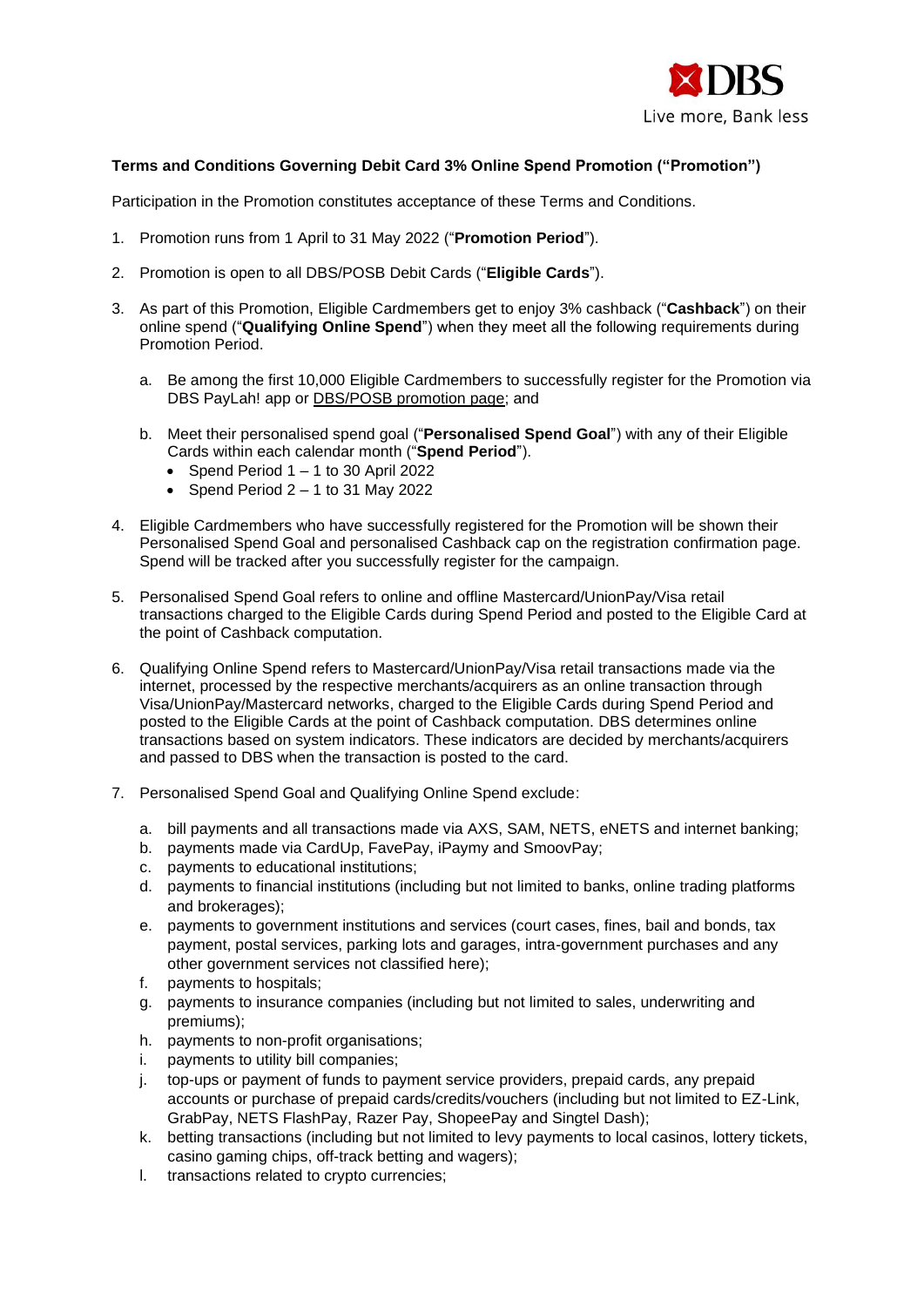

- m. instalment payment plan purchases, preferred payment plans, balance transfer, fund transfer, cash withdrawals, cash advances, annual fees, interest, late payment charges, all fees charged by DBS, miscellaneous charges imposed by DBS (unless otherwise stated in writing by DBS);
- n. payments to professional service providers (including but not limited to accounting, auditing, bookkeeping services, advertising services, funeral services, legal services and attorneys, and Pay+Earn);
- o. pre-authorised transactions on the Card account (e.g. hotel bookings);
- p. any transactions subsequently cancelled, voided, refunded, or reversed for any reason; and
- q. any other transactions determined by DBS from time to time.
- 8. Where a cardmember has spent on more than one Eligible Card, Cashback will be based on Qualifying Online Spend across all Eligible Cards and credited to the Eligible Card with the smallest 16-digit card number within 30 days from end of each Spend Period.
- 9. For illustration purposes, an Eligible Cardmember who meets his/her Personalised Spend Goal of S\$800 from 1 to 30 Apr 2022 (where S\$500 is Qualifying Online Spend) will receive S\$15 Cashback by 31 May 2022.
- 10. DBS shall not be responsible for any failure or delay in posting of transactions which may result in any cardmembers being omitted from enjoying the Promotion.
- 11. Cardmember's Eligible Card and/or primary Current or Savings Account must be at good standing and conducted in a proper and satisfactory manner as determined by DBS in its sole discretion at the time of crediting the Cashback. In the event that the relevant account is delinquent, voluntarily or involuntarily closed or terminated or suspended for any reason whatsoever before the Cashback is credited into the said account, DBS reserves the right not to credit the Cashback.
- 12. DBS reserves the right to claw-back the Cashback without prior notice if it reasonably determines that the Cardmember is not eligible for the Cashback, including where the Cashback was awarded due to an error, the transaction is cancelled or the transaction is not an online retail spend. If the Qualifying Card and/or primary account is terminated at any time, for any reason, whether by the Cardmember or DBS, any Cashback earned will not be credited to the Cardmember's account. DBS Debit Card Agreement, DBS Cards Promotion Terms and Conditions and Terms and Conditions Governing Accounts apply, a copy of which can be found on www.dbs.com.sg.
- 13. DBS may vary these Terms and Conditions or suspend or terminate the Promotion without any notice or liability to any party.
- 14. DBS' decision on all matters relating to the Promotion shall be final. No correspondence or claims will be entertained.
- 15. Cardmembers consent under the Personal Data Protection Act (Cap 26 of 2012) to the collection, use and disclosure of the Cardmembers' personal data by/to the DBS' agent or vendors and such other third party for the purpose of the Promotion and Cardmembers confirm that they agree to be bound by the terms of the DBS Privacy Policy, a copy of which can be found on www.dbs.com/privacy.
- 16. Purchases are directly deducted from your bank account. There are potential risks of unauthorised signature-based, contactless or card-not-present transactions. Subject to the DBS Debit Card Agreement, the maximum liability for unauthorised transactions not due to your negligence is S\$100. Please allow up to 14 days to process refunds. DBS Debit Card Agreement applies. For a copy of the DBS Debit Card Agreement, please visit [www.dbs.com.sg/tc.](http://www.dbs.com.sg/tc)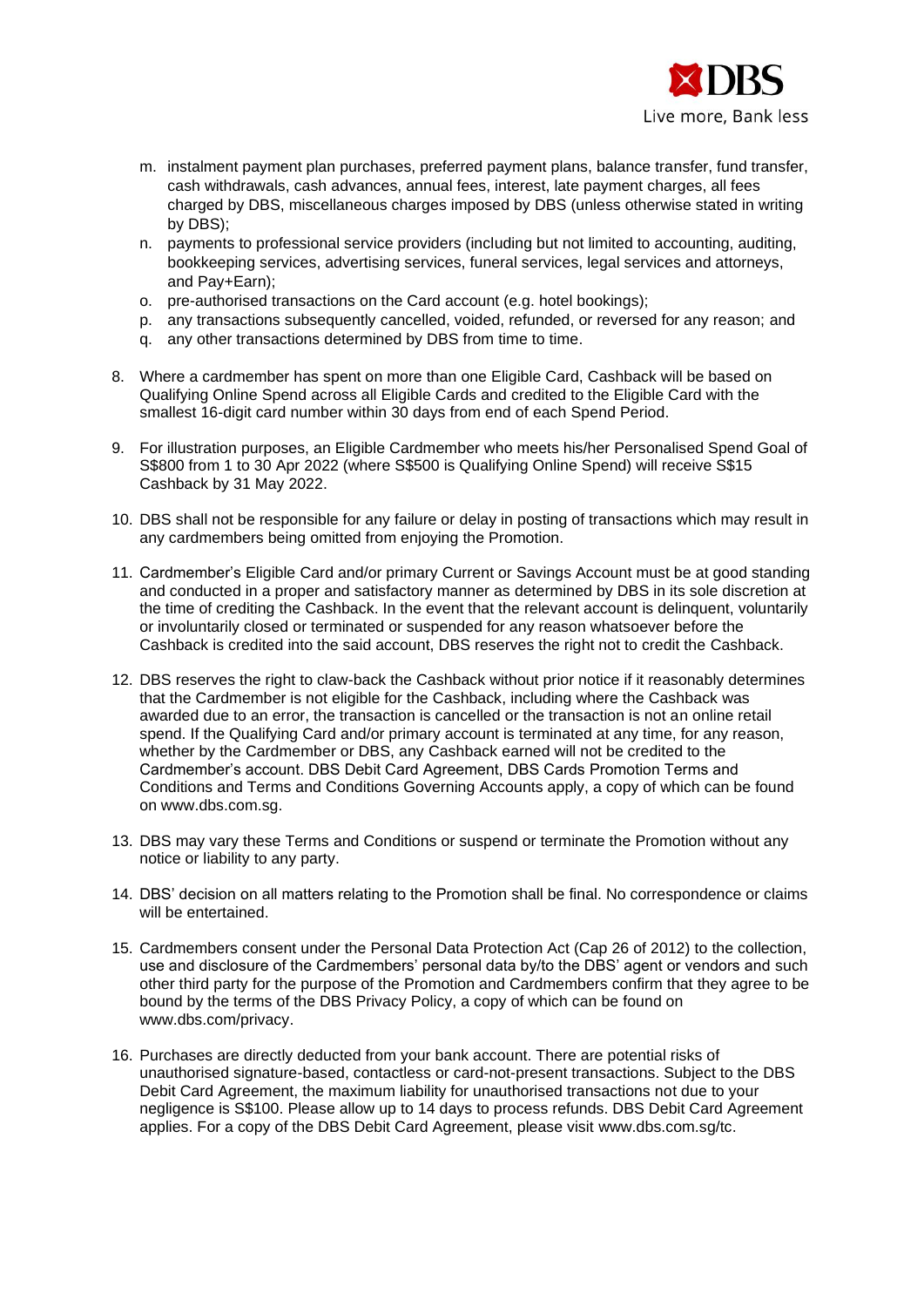

## **Frequently Asked Questions on Debit Card 3% Online Spend Promotion**

- **1. How do I participate in this promotion?** 
	- Simply be the first 10,000 DBS/POSB Debit Cardmembers to register from 1 Apr to 31 May 2022.
- **2. Do I need to register every month?**  No, you only need to register once, and you will be auto enrolled for all spend periods.
- **3. How do I know if I have successfully registered for the promotion?**
	- If you registered via PayLah! app: Upon clicking the "Join now" button, a confirmation message will be shown with your monthly spend tracker, personalised spend goal and cashback cap.

| Challenge has started!                                    |
|-----------------------------------------------------------|
| Complete your challenge before it ends to get<br>rewards. |
| <b>GOT IT!</b>                                            |

• If you registered via DBS/POSB promotion page: Upon entering your digibank credentials, a confirmation message will be shown with your monthly personalised spend goal and cashback cap.



- **4. I cannot remember if I have registered, or I cannot remember my spend goal/cashback cap.** 
	- If you have PayLah! app: You can click on the "Debit Card 3% Online Spend Promo" tile on the PayLah! app. If you have already registered, you will see your monthly spend tracker, personalised spend goal and cashback cap.
	- If you do not have PayLah! app: You can click on the "Register now" button on the DBS/POSB promotion page. If you have already registered, you will see the same confirmation page with your monthly personalised spend goal and cashback cap.